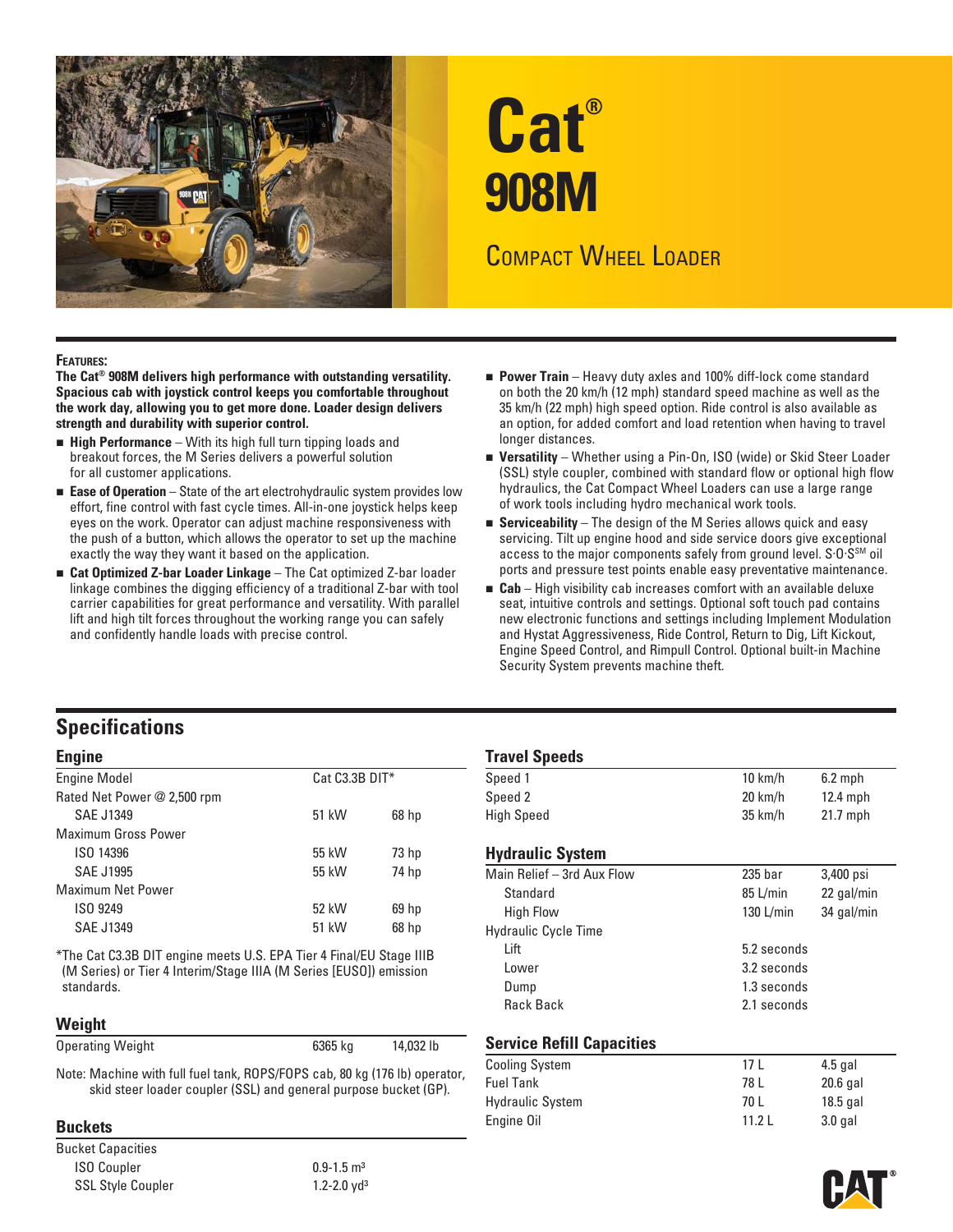# **908M Compact Wheel Loader**



#### **Dimensions**

(All dimensions are approximate. Dimensions shown are based on the machine equipped with general purpose bucket and standard 405/70 SPT9 tires.)

|                                           |              | <b>With ISO Coupler</b> |              | <b>With SSL Coupler</b> |
|-------------------------------------------|--------------|-------------------------|--------------|-------------------------|
| 1 Cab Height                              | 2650 mm      | $8$ ft $8$ in           | 2650 mm      | $8$ ft $8$ in           |
| 2 Ground Clearance                        | 340 mm       | $13$ in                 | 340 mm       | $13$ in                 |
| 3 Wheelbase                               | 2170 mm      | 7ft1in                  | 2170 mm      | 7ft1in                  |
| 4 Overall Length with Bucket              | 5630 mm      | 18 ft 5 in              | 5760 mm      | 18 ft 11 in             |
| 5 Reach at Maximum Dump Height            | 770 mm       | $2$ ft $6$ in           | 855 mm       | 2 ft 10 in              |
| 6 Dig Depth                               | $101$ mm     | 3.9 <sub>in</sub>       | 95 mm        | $3.7$ in                |
| 7 Maximum Dump Height                     | 2620 mm      | $8$ ft $7$ in           | 2540 mm      | 8ft4in                  |
| 8 Load Over Height                        | 3215 mm      | 10 ft 7 in              | 3215 mm      | 10 ft 7 in              |
| 9 Hinge Pin at Maximum Height             | 3410 mm      | 11 ft 2 in              | 3410 mm      | 11 ft 2 in              |
| 10 Departure Angle (Degrees)              | $33^\circ$   |                         | $33^\circ$   |                         |
| 11 Overall Length with Forks              | 6016 mm      | 19 ft 8 in              | 6150 mm      | 20 ft 2 in              |
| 12 Reach at Ground Level                  | 789 mm       | $2$ ft 7 in             | 925 mm       | 3 <sub>ft</sub>         |
| 13 Maximum Reach                          | 1309 mm      | $4$ ft $3$ in           | 1445 mm      | $4$ ft $9$ in           |
| 14 Fork Depth Below Ground (Above Ground) | 71 mm        | $2.8$ in                | 30 mm        | $1.2$ in                |
| 15 Fork Height at Maximum Reach           | 1450 mm      | $4$ ft $9$ in           | 1525 mm      | 5 <sub>ft</sub>         |
| 16 Maximum Fork Height                    | 3324 mm      | 10 ft 10 in             | 3300 mm      | 10 ft 10 in             |
| 17 Fork Reach at Maximum Height           | 460 mm       | $1$ ft $6$ in           | 595 mm       | 1 ft 11 in              |
| 18 Turning Radius Over Bucket             | 4530 mm      | 14 ft 10 in             | 4560 mm      | 15 <sub>ft</sub>        |
| 19 Turning Radius Inside Tire             | 2080 mm      | 6 ft 10 in              | 2080 mm      | 6 ft 10 in              |
| 20 Width Over Bucket                      | 2080 mm      | 6 ft 10 in              | 2060 mm      | $6$ ft $9$ in           |
| 21 Tire Gauge                             | 1570 mm      | $5$ ft $2$ in           | 1570 mm      | 5ft2in                  |
| 22 Machine Width                          | 1985 mm      | $6$ ft $6$ in           | 1985 mm      | $6$ ft $6$ in           |
| 23 Articulation Angle (Degrees)           | $39^\circ$   |                         | $39^\circ$   |                         |
| 24 Dump Angle at Maximum Height (Degrees) | $45^{\circ}$ |                         | $45^{\circ}$ |                         |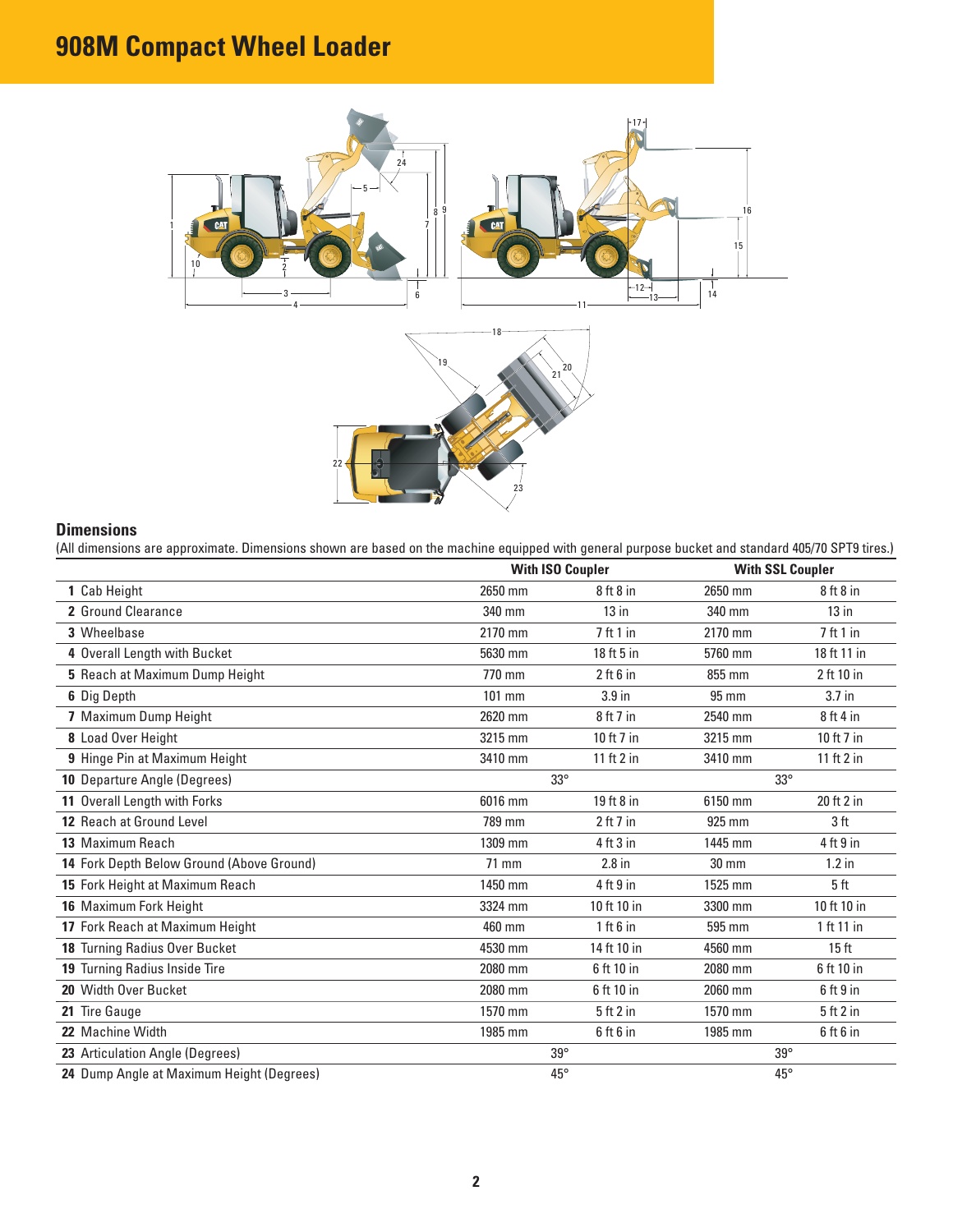#### **Operating Specifications**

Machine with full fuel tank, ROPS/FOPS cab, 80 kg (176 lb) operator, either SSL or ISO coupler and general purpose bucket (GP).

| <b>Coupler Type</b>                                                                                                               | <b>ISO</b>        |                       | <b>SSL</b>        |                     |
|-----------------------------------------------------------------------------------------------------------------------------------|-------------------|-----------------------|-------------------|---------------------|
| <b>Tire Size</b>                                                                                                                  |                   | 405/70 R20            |                   | 405/70 R20          |
| <b>Operating Weight</b>                                                                                                           | 6350 kg           | 13,995 lb             | 6365 kg           | 14,032 lb           |
| <b>Rated Bucket Capacity</b>                                                                                                      | $1.1 \text{ m}^3$ | $1.4$ yd <sup>3</sup> | $1.1 \text{ m}^3$ | 1.4 yd <sup>3</sup> |
| <b>Breakout Force, Bucket</b>                                                                                                     | 61 kN             | 13.712 lb             | 47 kN             | 10,566 lb           |
| Rated Operating Load at Full Turn, Bucket                                                                                         | 2013 kg           | 4,438 lb              | 1885 kg           | 4,156 lb            |
| Straight Tipping Load, Bucket)                                                                                                    | 4940 kg           | 10,891 lb             | 4630 kg           | 10,207 lb           |
| Full Turn Static Tipping Load, Bucket                                                                                             | 4025 kg           | 8,874 lb              | 3770 kg           | 8,311 lb            |
| <b>Rack Back, Transport Position</b>                                                                                              |                   | $52^{\circ}$          |                   | $52^\circ$          |
| Rated Operating Load at Full Turn, Forks (EN 474-3:2006, firm and level ground, 1.25 stability<br>and 500 mm [20 in] load center) | 2523 kg           | $5,561$ lb            | 2355 kg           | $5,192$ lb          |

#### **Cab Features**

| <b>Standard Cab Features</b>                                                       | <b>Comfort Cab</b> | <b>Deluxe Cab</b> | Canopy    |
|------------------------------------------------------------------------------------|--------------------|-------------------|-----------|
| <b>Cup Holder</b>                                                                  |                    |                   |           |
| <b>Two Access Doors</b>                                                            | $\bullet$          | ٠                 |           |
| <b>Fixed Steering Column</b>                                                       |                    |                   | ٠         |
| Adjustable Steering Column                                                         | $\bullet$          | $\bullet$         |           |
| <b>Vinyl Suspension Seat</b>                                                       |                    |                   |           |
| <b>Cloth Suspension Seat, Arm Rest</b>                                             | $\bullet$          |                   |           |
| Cloth, Electric Air Suspension, Arm/Head Rest, Lumbar Support and Heated Back Seat |                    | $\bullet$         |           |
| Left Window - Sliding                                                              | $\bullet$          | $\bullet$         |           |
| Right Window - Sliding                                                             |                    | $\bullet$         |           |
| <b>Heated Rear Window</b>                                                          | $\bullet$          | $\bullet$         |           |
| <b>Coat Hook</b>                                                                   | $\bullet$          | $\bullet$         | $\bullet$ |
| Cabin Light                                                                        |                    | $\bullet$         |           |
| Sun Visor                                                                          | $\bullet$          | ٠                 | $\bullet$ |
| Radio-ready Kit (wiring, speaker, aerial and grilles)                              |                    | $\bullet$         |           |
| <b>External Knock Back Mirrors</b>                                                 | $\bullet$          | ٠                 | $\bullet$ |
| Lockable Storage Box                                                               | $\bullet$          | $\bullet$         |           |
| Adjustable Internal Mirror                                                         | $\bullet$          | $\bullet$         |           |
| Heater                                                                             | $\bullet$          | ٠                 |           |
| <b>Optional Cab Features</b>                                                       |                    |                   |           |
| Air Conditioner                                                                    | $\bullet$          | $\bullet$         |           |
| Cat Radio/CD/MP3/WMA/AUX                                                           | $\bullet$          | ٠                 |           |
| <b>Rear Blind</b>                                                                  |                    | $\bullet$         |           |
| <b>Machine Security System</b>                                                     |                    | ٠                 |           |
| Radio-ready Kit (wiring, speaker, aerial and grilles)                              |                    |                   |           |

#### **Maximum Material Densities**

Based on ISO 7546:1983, and rated operating loads at full turn.

| <b>Bucket Type</b>              |                       | <b>General Purpose</b>        |                        | Multi Purpose              |                        | <b>Light Material</b>   |  |
|---------------------------------|-----------------------|-------------------------------|------------------------|----------------------------|------------------------|-------------------------|--|
| <b>Rated Capacity</b>           | $1.1 \text{ m}^3$     | $\mathsf{1.4}\;\mathsf{vd^3}$ | $0.9 \text{ m}^3$      | $1.2$ vd $^3$              | $1.5 \text{ m}^3$      | $2.0$ yd <sup>3</sup>   |  |
| Dump Height                     | 2540 mm               | $100$ in                      | 2630 mm                | 104 in                     | 2345 mm                | 92 in                   |  |
| <b>Maximum Material Density</b> | $1549 \text{ kg/m}^3$ | $2,611$ lb/yd <sup>3</sup>    | 1929 kg/m <sup>3</sup> | $3.251$ lb/vd <sup>3</sup> | 1034 kg/m <sup>3</sup> | .743 lb/yd <sup>3</sup> |  |
| Bucket Width                    | 2060 mm               | 81 in                         | 2060 mm                | 81 in                      | 2080 mm                | 82 in                   |  |